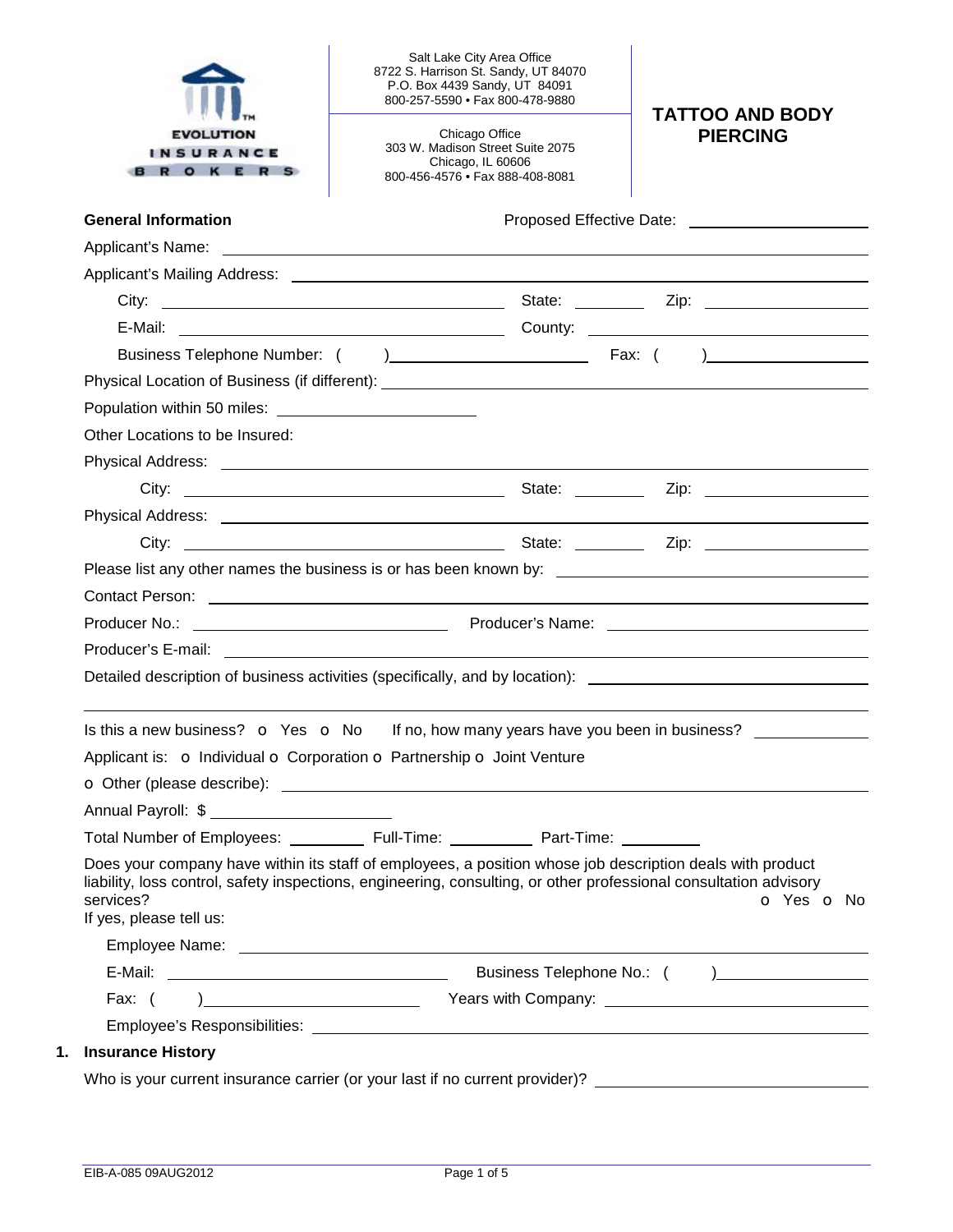Provide name(s) for all insurance companies that have provided Applicant insurance for the last three years:

|                        | Coverage:                                                                                                 | Coverage: | Coverage:  |
|------------------------|-----------------------------------------------------------------------------------------------------------|-----------|------------|
| <b>Company Name</b>    |                                                                                                           |           |            |
| <b>Expiration Date</b> |                                                                                                           |           |            |
| <b>Annual Premium</b>  | \$                                                                                                        | \$        | \$         |
|                        | Has the Applicant or any predecessor or related person or entity ever had a claim?                        |           | O Yes O No |
|                        | Completed Claims and Loss History form attached (REQUIRED)?                                               |           | O Yes O No |
|                        | Has the Applicant, or anyone on the Applicant's behalf, attempted to place this risk in standard markets? |           |            |
|                        |                                                                                                           |           | O Yes O No |
|                        | If the standard markets are declining placement, places evolpin why                                       |           |            |

If the standard markets are declining placement, please explain why:  $\overline{\phantom{a}}$ 

### **2. Desired Insurance**

# **Limits:**

## **Limit of Liability:**

Per Act/Aggregate OR Per Person/Per Act/Aggregate

| $\circ$ | \$50,000/\$100,000    | $\circ$ | \$25,000/\$50,000/\$100,000     |
|---------|-----------------------|---------|---------------------------------|
| $\circ$ | \$150,000/\$300,000   | $\circ$ | \$75,000/\$150,000/\$300,000    |
| $\circ$ | \$250,000/\$1,000,000 | $\circ$ | \$100,000/\$250,000/\$1,000,000 |
| $\circ$ | \$500,000/\$1,000,000 | $\circ$ | \$250,000/\$500,000/\$1,000,000 |
|         | Other:                | $\circ$ | Other:                          |

## **Self-Insured Retention (SIR):** o \$1,000 (Minimum) o \$1,500 o \$2,500 o \$5,000 o \$10,000

## **3. Business Activities**

- 1. Have you had formal instruction in the application of: Tattoos o Yes o No Piercing o Yes o No If yes, please attach all certificates of training. If no, please attach a description of training and experience.
- 2. What are your average gross receipts per year? \$ Estimated for next year: \$
- 3. Number of Tattoo Artists and/or Piercers on site: If more than one Tattoo Artist, please list all artists:
- 4. Do you tattoo only? Contract the Contract of Contract of Yes of No. 2012. The Contract of Yes of No. 2012. If no, and you also do piercing, please complete the Body Piercing section below.
- 5. Number of tattoos or piercings done in the past twelve months: Tattoos: \_\_\_\_\_ Piercings:
- 6. Are any of the following procedures performed by you or any of your employees? **o** Yes **o** No Eyeliner: Eyebrows: Lipliner: Lips: Cheek Blush: Skin Repigmentation / Camouflage: **Note: These procedures are not covered.**
- 7. Do you tattoo minors? (Tattooing of minors is not covered) **o Yes o No** If yes, do you always obtain written consent from a parent or guardian? **o** Yes **o** No If yes, please attach a copy of the consent form.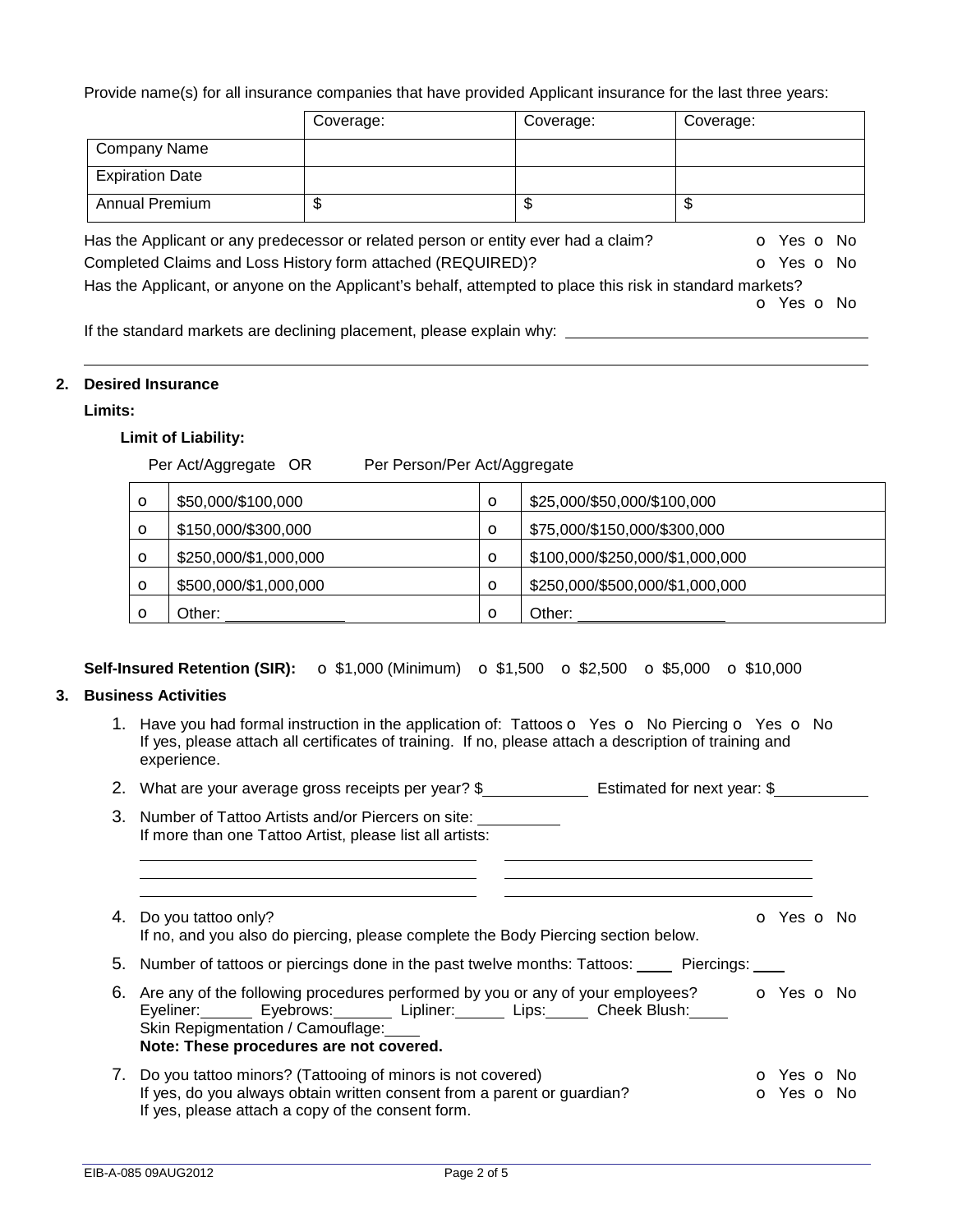|    | 8. Do you pierce minors?<br>If yes, do you always obtain written consent from a parent or guardian?<br>If yes, please attach a copy of the consent form.<br>Note: Only specific types of piercing are covered for minors, and only with parental consent. |                                                                                                                                                                                                                                |                          |
|----|-----------------------------------------------------------------------------------------------------------------------------------------------------------------------------------------------------------------------------------------------------------|--------------------------------------------------------------------------------------------------------------------------------------------------------------------------------------------------------------------------------|--------------------------|
|    | 9. Do you require a medical history / client information form on all clients?<br>If yes, please attach a copy of the form.                                                                                                                                |                                                                                                                                                                                                                                | o Yes o No               |
|    | 10. Do you require a hold harmless or informed consent form for all clients? (required)<br>If yes, please attach a copy of the form.                                                                                                                      |                                                                                                                                                                                                                                | o Yes o No               |
|    |                                                                                                                                                                                                                                                           | 11. Do you schedule a follow-up appointment after the procedures?                                                                                                                                                              | <b>o</b> Yes <b>o</b> No |
|    |                                                                                                                                                                                                                                                           | 12. Do you ever reuse needles?                                                                                                                                                                                                 | O Yes O No               |
|    |                                                                                                                                                                                                                                                           | 13. Indicate your method of sterilization, type, and make of sterilizer: __________________________                                                                                                                            |                          |
|    |                                                                                                                                                                                                                                                           | 14. Is all your equipment in proper running order?                                                                                                                                                                             | o Yes o No               |
|    |                                                                                                                                                                                                                                                           | 15. Do you wear a new pair of gloves with each procedure?                                                                                                                                                                      | o Yes o No               |
|    |                                                                                                                                                                                                                                                           | 16. Do you change glove during each procedure?<br>No if so, how often during each procedure do you change gloves?                                                                                                              | o Yes o                  |
|    |                                                                                                                                                                                                                                                           | 17. Do you have hot and cold running water on site?                                                                                                                                                                            | <b>o</b> Yes <b>o</b> No |
|    |                                                                                                                                                                                                                                                           | 18. Do you dispose of your pigments after each client?                                                                                                                                                                         | o Yes o No               |
|    |                                                                                                                                                                                                                                                           | 19. Please provide the following information on all equipment:                                                                                                                                                                 |                          |
|    |                                                                                                                                                                                                                                                           | 20. Is your office maintained in a sanitary manner, including physical cleanliness and antiseptic precautions?                                                                                                                 | o Yes o No               |
|    |                                                                                                                                                                                                                                                           | 21. Have you participated in an OSHA consultation in your shop?                                                                                                                                                                | o Yes o No               |
| 4. |                                                                                                                                                                                                                                                           | <b>Body Piercing</b>                                                                                                                                                                                                           |                          |
|    |                                                                                                                                                                                                                                                           | 22. How many body piercing procedures have you performed in the past twelve months?                                                                                                                                            |                          |
|    |                                                                                                                                                                                                                                                           | 23. Is all the jewelry you use from US manufacturers?                                                                                                                                                                          | o Yes o No               |
|    |                                                                                                                                                                                                                                                           | 24. Indicate type and make of sterilizer: example and the state of the state of the state of the state of the state of the state of the state of the state of the state of the state of the state of the state of the state of |                          |
|    |                                                                                                                                                                                                                                                           |                                                                                                                                                                                                                                |                          |
|    |                                                                                                                                                                                                                                                           |                                                                                                                                                                                                                                |                          |
|    |                                                                                                                                                                                                                                                           | 27. How is the body area prepared before piercing?                                                                                                                                                                             |                          |
|    |                                                                                                                                                                                                                                                           | 28. Do you wear a new pair of gloves with each procedure?                                                                                                                                                                      | O Yes O No               |
|    |                                                                                                                                                                                                                                                           |                                                                                                                                                                                                                                |                          |
|    |                                                                                                                                                                                                                                                           |                                                                                                                                                                                                                                |                          |
|    |                                                                                                                                                                                                                                                           |                                                                                                                                                                                                                                |                          |

### **NOTE: Please review the attached list of covered piercings. Any piercings not on the list will not be covered.**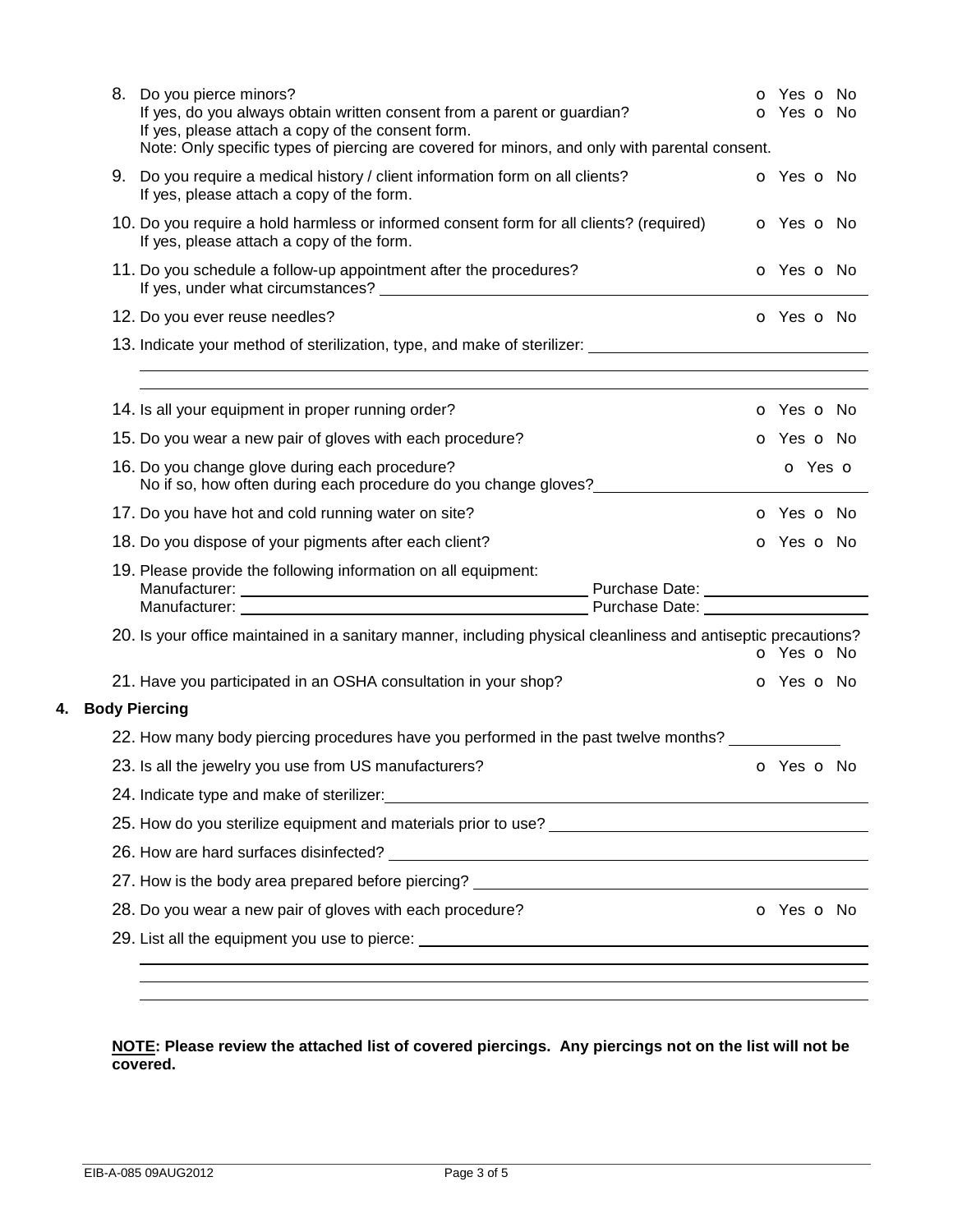#### **REPRESENTATIONS AND WARRANTIES**

The "Applicant" is the party to be named as the "Insured" in any insuring contract if issued. By signing this Application, the Applicant for insurance hereby represents and warrants that the information provided in the Application, together with all supplemental information and documents provided in conjunction with the Application, is true, correct, inclusive of all relevant and material information necessary for the Insurer to accurately and completely assess the Application, and is not misleading in any way. The Applicant further represents that the Applicant understands and agrees as follows: (i) the Insurer can and will rely upon the Application and supplemental information provided by the Applicant, and any other relevant information, to assess the Applicant's request for insurance coverage and to quote and potentially bind, price, and provide coverage; (ii) the Application and all supplemental information and documents provided in conjunction with the Application are warranties that will become a part of any coverage contract that may be issued; (iii) the submission of an Application or the payment of any premium does not obligate the Insurer to quote, bind, or provide insurance coverage; and (iv) in the event the Applicant has or does provide any false, misleading, or incomplete information in conjunction with the Application, any coverage provided will be deemed void from initial issuance.

The Applicant hereby authorizes the Insurer and its agents to gather any additional information the Insurer deems necessary to process the Application for quoting, binding, pricing, and providing insurance coverage including, but not limited to, gathering information from federal, state, and industry regulatory authorities, insurers, creditors, customers, financial institutions, and credit rating agencies. The Insurer has no obligation to gather any information nor verify any information received from the Applicant or any other person or entity. The Applicant expressly authorizes the release of information regarding the Applicant's losses, financial information, or any regulatory compliance issues to this Insurer in conjunction with consideration of the Application.

The Applicant further represents that the Applicant understands and agrees the Insurer may: (i) present a quote with a Sublimit of liability for certain exposures, (ii) quote certain coverages with certain activities, events, services, or waivers excluded from the quote, and (iii) offer several optional quotes for consideration by the Applicant for insurance coverage. In the event coverage is offered, such coverage will not become effective until the Insurer's accounting office receives the required premium payment.

The Applicant agrees that the Insurer and any party from whom the Insurer may request information in conjunction with the Application may treat the Applicant's facsimile signature on the Application as an original signature for all purposes.

The Applicant acknowledges that under any insuring contract issued, the following provisions will apply:

1. A single Accident, or the accumulation of more than one Accident during the Policy Period, may cause the per Accident Limit and/or the annual aggregate maximum Limit of Liability to be exhausted, at which time the Insured will have no further benefits under the Policy.

2. The Insured may request the Insurer to reinstate the original Limit of Liability for the remainder of the Policy period for an additional coverage charge, as may be calculated and offered by the Insurer. The Insurer is under no obligation to accept the Insured's request.

3. The Applicant understands and agrees that the Insurer has no obligation to notify the Insured of the possibility that the maximum Limit of Liability may be exhausted by any Accident or combination of Accidents that may occur during the Policy Period. The Insured must determine if additional coverage should be purchased. The Insurer is expressly not obligated to make a determination about additional coverage, nor advise the Insured concerning additional coverage.

4. The Insurer is herein released and relieved from any and all responsibility to notify the Insured of the possible reduction in any applicable Limit of Liability. The Insured herein assumes the sole and individual responsibility to evaluate, consider, and initiate a request for additional coverage or reinstatement of the annual aggregate Limit of Liability which may be exhausted by any single Accident or combination of Accidents during the Policy Period.

| Dated:            | Dated:            |
|-------------------|-------------------|
| Applicant:        | Agent/Broker:     |
| Signature         | Signature         |
| <b>Print Name</b> | <b>Print Name</b> |